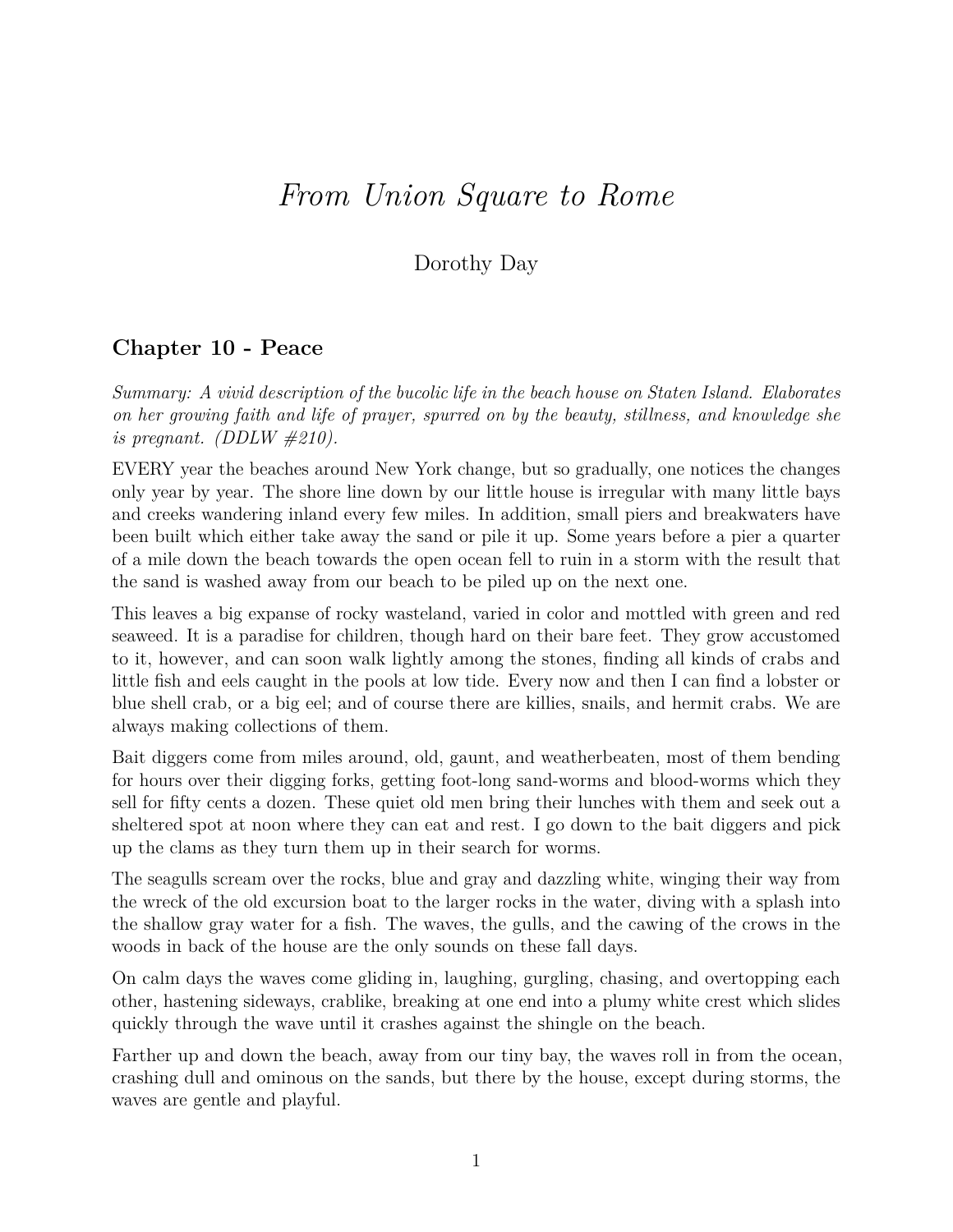I wander every afternoon up and down the beach for miles, collecting mussels, garlanded in seaweed, torn loose from the piers, pockets full of jingle shells which look as though they are made of mother of pearl and gunmetal. When the tide goes out these little cups of shells are left along the beach, each holding a few drops

Bait diggers come from miles around, old, gaunt, and weatherbeaten, most of them bending for hours over their digging forks, getting foot-long sand-worms and blood-worms which they sell for fifty cents a dozen. These quiet old men bring their lunches with them and seek out a sheltered spot at noon where they can eat and rest. I go down to the bait diggers and pick up the clams as they turn them up in their search for worms.

The little house I have furnished very simply with a driftwood stove in one corner, plenty of books, comfortable chairs and couches, and my writing table in the window where I can look out at the water all day. On the walls hang the fruits of my collecting–horseshoe crabs, spider crabs, the shell of a huge sea turtle, whelks' cocoons, hanging like false curls, several mounted fish heads, boards covered with starfish, sea horses, pipe and file fish, all picked up in little pools at low tide.

It is an international neighborhood down here near the end of Staten Island. Down the beach are a Belgian couple, next door in an old hotel is an Italian woman from Bleecker Street who takes in boarders during the summer. The grocer and the hardware man are Irish. There are five other bungalows in our small colony, two Catholic families, and a widow of German descent. The other two houses are occupied by my own friends who moved down here after I did, Russian and Roumanian Jews.

Down on the beach in a tiny shack lives a beachcomber and fisherman who is a friend of the entire neighborhood. His home is six by eight feet in size, just big enough for a bed, stove, and chair, and there he lives winter and summer.

"I'm very happy as I am," he says. "Everybody says to me, 'Smiddy, why don't you get to work this winter and do some painting for me.' But what happens when I do get work? Last spring I painted Mr. Cleary's house for him and I kept drinking his liquor that he sells. By the time I got through I didn't have a cent of money coming to me, but he handed me a bill for ten dollars. Money is bad for me. I know it. I can trade my fish and clams for oil and food and what else do I need?" And he waved his arms expansively around and indicated the beauties of his life.

He keeps his shack in good order, with crab traps, clam forks, and fishing paraphernalia suspended from the ceiling.

I sit down on the sand in front of his cabin in a steamer chair which he keeps especially for me, and watch him cook. This afternoon the delicious smell of fried mushrooms perfumed the air. Afternoons we spend in the fields gathering pounds of them. There had been a bitter wind blowing today but we were bundled up and it was fun peering around in the dry grass. At first I could hardly tell them from the many round white pebbles that dotted the sandy soil in the fields.

Smiddy still had lobster pots out and when he pulled them in this morning he found lobsters and a few crabs. in addition to all these delicacies he has a huge frying pan full of potatoes,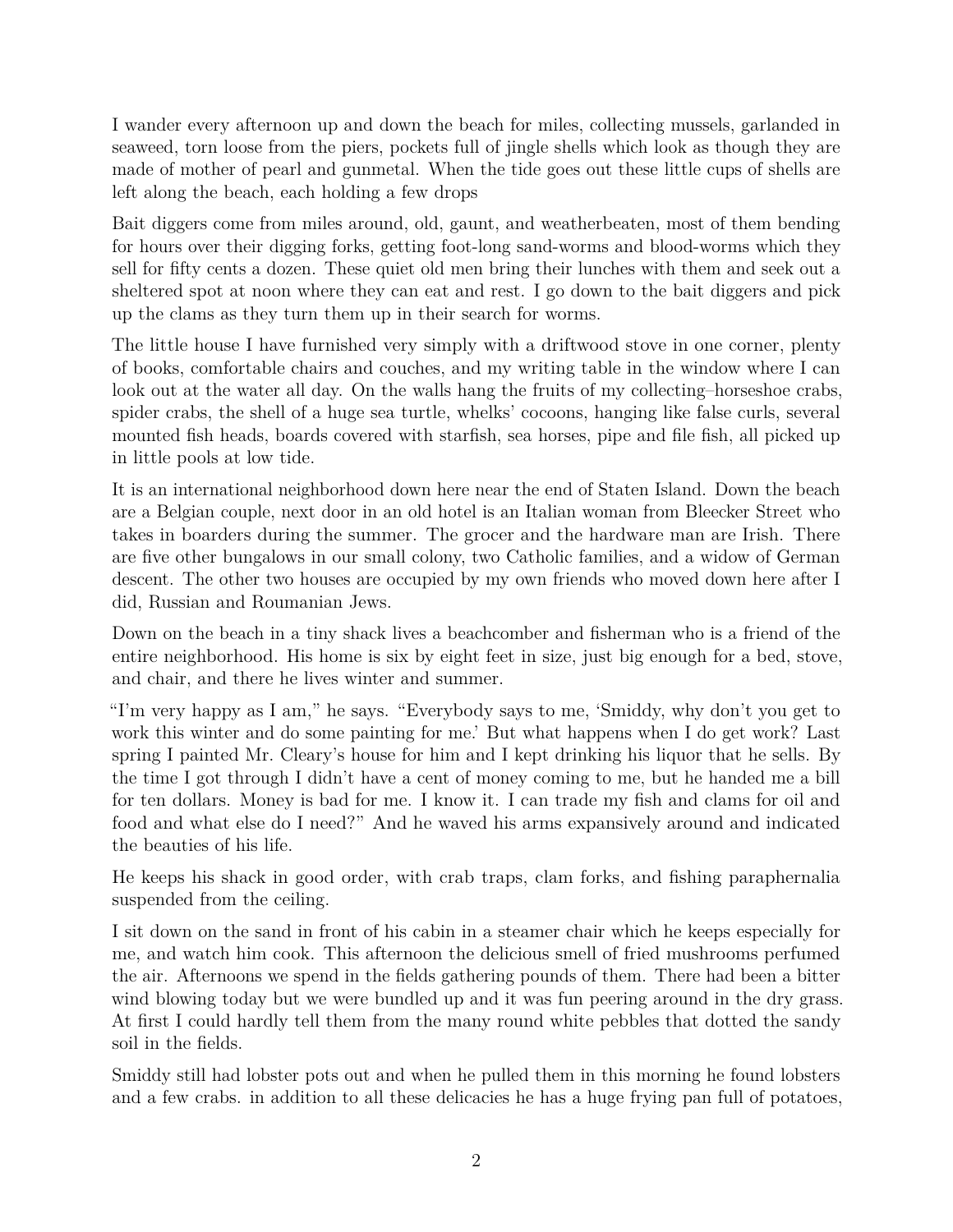and another of whiting, which are coming in so thick this fall that we have to carry them in bushel baskets. I am salting them down.

Late this afternoon the wind dropped and the door of Smiddy's shack stood open and he sat there contemplating the sunset. The waves lapped the shore, tingling among the shells and pebbles, and there was an acrid odor of smoke in the air. Down the beach the Belgians were working, loading rock into a small cart which looked like a tumbril drawn by a bony white horse. They stooped as though in prayer, outlined against the brilliant sky, and as I watched, the bell from the chapel over at St. Joseph's rang the Angelus. I found myself praying, praying with thanksgiving, praying with open eyes, while I watched the workers on the beach, the sunset, and listened to the sound of the waves and the scream of snowy gulls.

"Coffee?" Smiddy asked me, and I accepted the big cup from his hand and bit into a thick slice of buttered toast with fried mushrooms on top.

Later this evening the wind rose again and whistled around the house, and the noise of the sea is loud. I read now evenings until late in the night, and in my preoccupation the fire goes out, so that I have to get into bed to keep warm, clutching my books with ice cold hands.

## **October 15**

Some of Mrs. Mario's boarders are *still* with her, one a mother with several children.

This morning I was standing at the head of the steps leading down to the beach–it was too wet to sit any place,–and leaning against the dead pine tree, I looked out at a four-masted schooner putting up sail. It was peaceful, and there was a heavenly, pearly radiance about the water, the boat, and the sky. It had been raining all night and the waves were high, steadily pouring in, making the sound of a waterfall, a constant rush of water. The tide was out, leaving bare rocks covered with seaweed. The rank smell of the sea was strong and pleasant. But now a child's wails broke the stillness and I saw the Italian mother of four little girls, rushing down the steps to the beach with a stick in her hand. One of the children had just run out of the house and taken refuge on the sand.

I recognized that it was little Dorrie who was crying, and I felt a wave of resentment against the mother and against the three other little girls who were following her excitedly, with the ugly excitement that is strong in many children at the sight of another's suffering.

Why didn't she leave the child alone down there on the breakwater, to get over her grief, anger, or whatever it was? But the child stood there shrieking as she saw her mother coming towards her with a switch, and her cry held a note of bitter unhappiness.

The bright cerise shawl of the rugged Italian woman, striding over the sand, billowed out in back of her with the wind. She switched the child and then strode back up the beach to the summer house where she sat with the other children who had followed her gloating. Every now and then one of the other children ran over to little Dorrie to say something to her but she repulsed them and continued crying.

I felt that I could not stand it and went into the house looking for something to give the child. On one of the bookcases there is a little statuette of the Blessed Virgin that Peggy Baird gave me. It is made of wax and stands under a glass case. A friend of hers, not a Catholic (and neither is Peggy), brought it from Czechoslovakia and I love it dearly. She is dressed in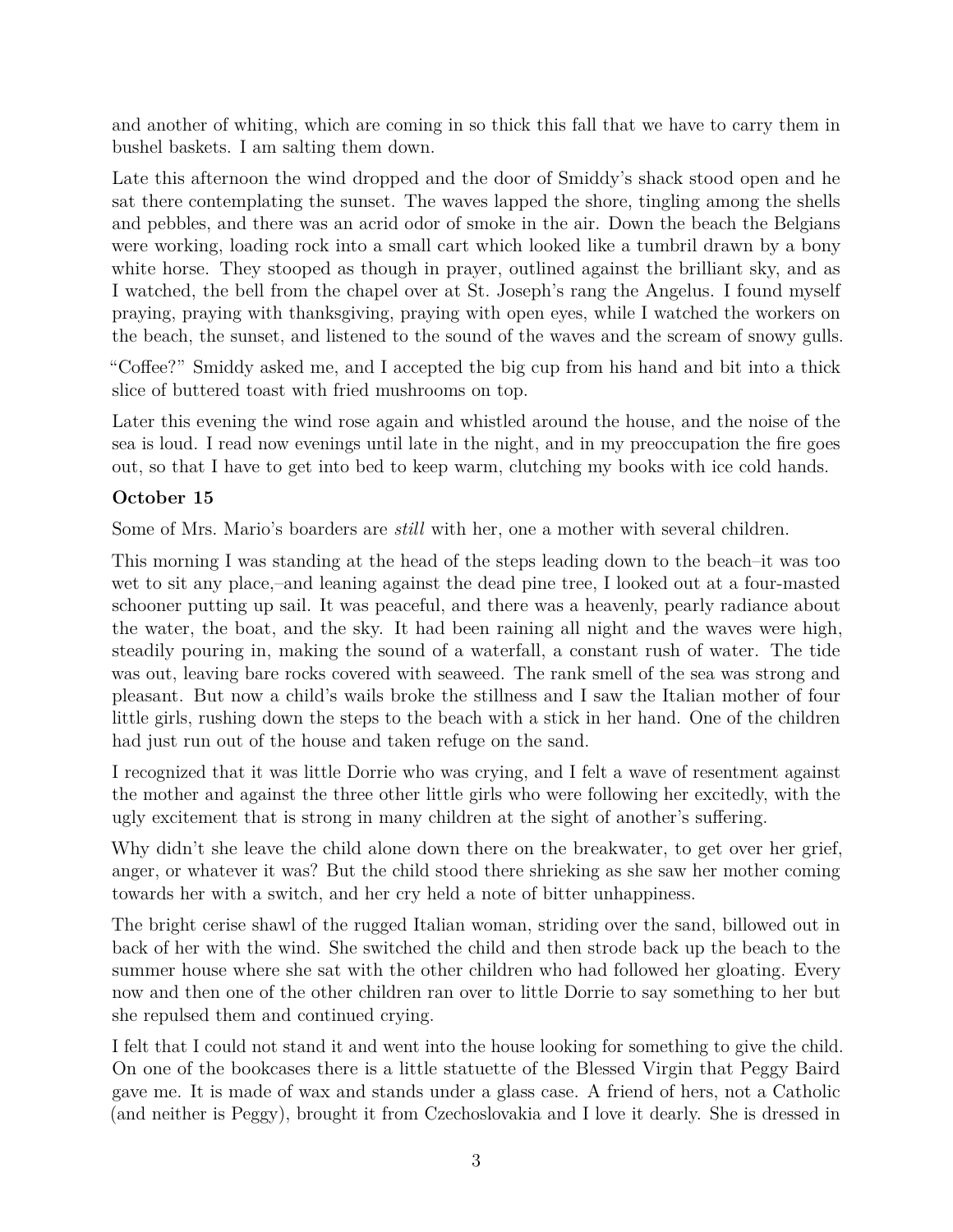the brightest of blue capes over a white dress with a golden girdle and golden bands around the neck and hem. Her flaxen hair, also made of wax, hangs around her shoulders. There is a garland of roses around her head to which is attached a golden halo which resembles a watch spring pulled out. She stands on a bright blue ball the same color as her cape and around the ball is entwined a snake, bright green with a pink and yellow apple in its red mouth. And the blue ball stands on grass which is like green noodles, garlanded with little rosebuds. It is very sweet but it is very fragile, already cracked down the back of the cape.

I would have liked very much to bring it down to Dorrie to see if it would comfort her but there were too many people around. Mannie and Mike had just come up from the beach and were hanging over the pool in the garden into which they had just put some kitties, a snail or two, and a beautiful hound fish. Nickolai, buttoned up to the chin in a heavy sweater, was trying to make a sand worm pinch the cat's nose to show what nippers it had. Besides these there were the mother and the three little girls sitting down in front of the hotel. No, altogether too many people around. Besides the child might not want it, or if she did, she might be in a mood to repulse any offers of sympathy.

What if she knocked the statuette out of my hand? I loved it too much myself to risk it. I suddenly felt that it was the most precious possession I had. Besides I'd feel embarrassed if the child repulsed me. With such thoughts are our humane impulses overruled?

So I went back to the kitchen, sighing, looking for a piece of cold toast and cheese, and when I came back, Dorrie had stopped crying, had stopped nursing her sore little legs, and was bending over the aquarium with Nick.

#### **November**

Mother sent me some of my high school books (now that I have a place of my own to keep them in) and the other day I came across these words, written on a faded slip of paper in my own writing. I do not remember writing them.

"Life would be utterly unbearable if we thought we were going nowhere, that we had nothing to look forward to. The greatest gift life can offer would be a faith in God and a hereafter. Why don't we have it? Perhaps like all gifts it must be struggled for. 'God, I believe' (or rather, 'I must believe or despair'), 'Help Thou my unbelief.' 'Take away my heart of stone and give me a heart of flesh.'"

"It is interesting to note that these requests are mandatory. It is as though God expected us to demand these things as our right, not to plead for them as favors. 'Give us this day our daily bread,' not 'We beseech Thee to give us.'"

"As to religious exercises, are not all those things silly? Yet to make the body strong there must be physical exercise, discipline, and exertion. Then why not exercises for the soul, to be done whether we care for them or not, automatically if we must, at first,–strainingly, gropingly, if we feel that way about it, but do them we must."

I wrote the above lines when I felt the urgent need for faith, but there were too many people passing through my life,–too many activities,–too much pleasure (not happiness).

I have been passing through some years of fret and strife, beauty and ugliness, days and even weeks of sadness and despair, but seldom has there been the quiet beauty and happiness I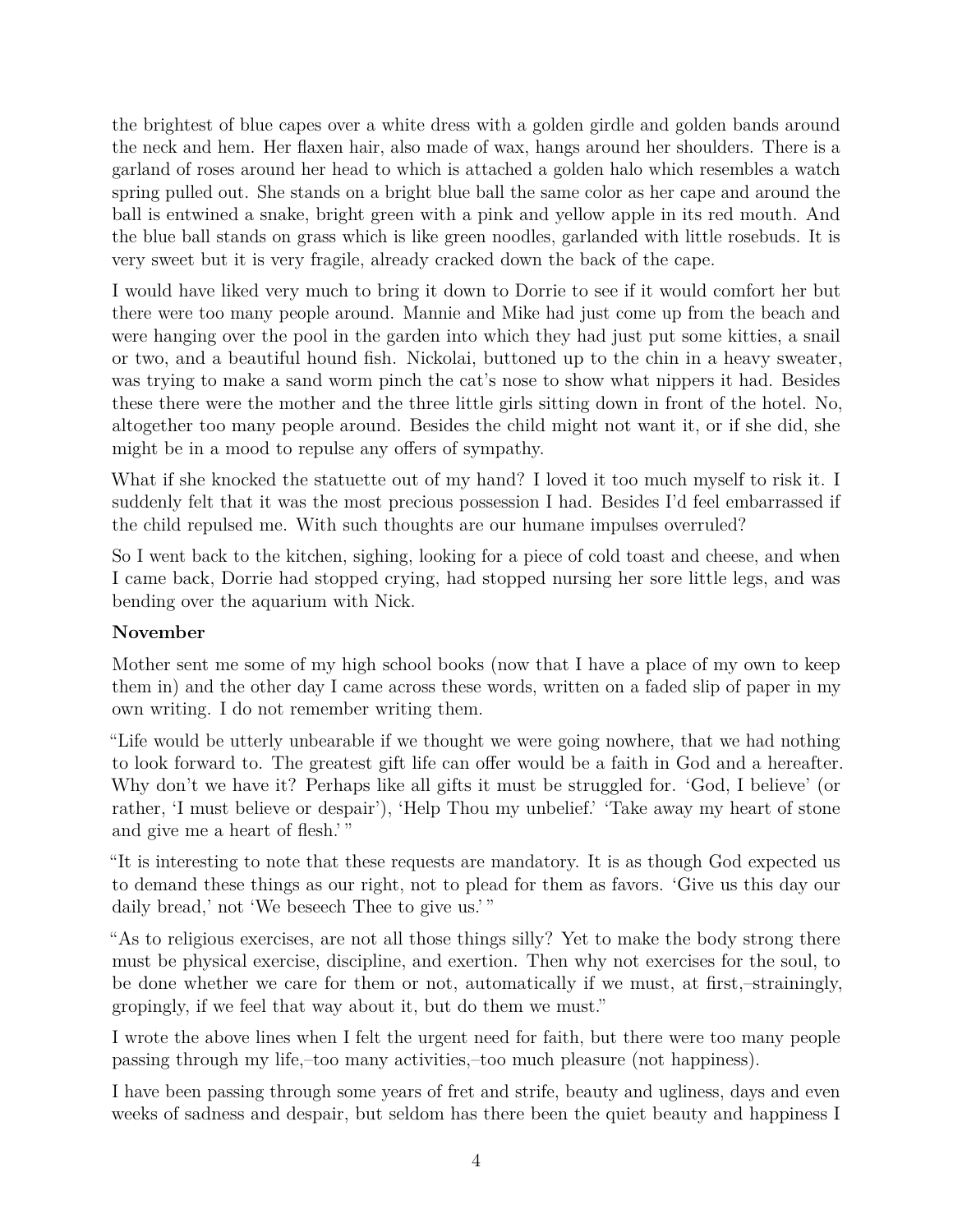have now. I thought all those years I had freedom, but now I feel that I had neither real freedom nor even a sense of freedom.

And now, just as in my childhood, I am enchained, tied to one spot, unable to pick up and travel from one part of the country to another, from one job to another. I am enchained because I am going to have a baby. No matter how much I may wish to flee from my quiet existence sometimes, I cannot, nor will be able to for several years. I have to accept my quiet and stillness, and accepting it, I rejoice in it.

For a long time now, I had thought I could not have a child. A book I read years ago, in school, *Silas Marner,* expressed the sorrow of a mother bereft of her child, and it expressed, too, my sorrow at my childless state. Just a few months ago I read it again, with a longing in my heart for a baby. My home, I felt, was not a home without one. The simple joys of the kitchen and garden and beach brought sadness with them because I had not the companionship of a child. No matter how much one is loved or one loves, that love is lonely without a child. It is incomplete.

And now I know that I am going to have a baby.

## **Still November**

I was thinking the other day of how inadequately we pray. Often in saying the Our Father, I find myself saying by rote the first four lines and throwing my heart into the last, asking for bread and grace and forgiveness. This selfishness humiliates me so that I go back to the beginning again in order to give thanks. "Hallowed be Thy Name. Thy kingdom come." Often I say no other prayer.

I am surprised that I am beginning to pray daily. I began because I had to. I just found myself praying. I can't get down on my knees, but I can pray while I am walking. If I get down on my knees I think, "Do I really believe? Whom am I praying to?" And a terrible doubt comes over me, and a sense of shame, and I wonder if I am praying because I am lonely, because I am unhappy.

But when I am walking up to the village for the mail, I find myself praying again, holding the rosary in my pocket that Mary Gordon gave me in New OrIeans two years ago. Maybe I don't say it right but I keep saying it because it makes me happy.

Then I think suddenly, scornfully, "Here you are in a stupor of content. You are biological. Like a cow. Prayer with you is like the opiate of the people." And over and over again in my mind that phrase is repeated jeeringly, "Religion is the opiate of the people."

"But," I reason with myself, "I am praying because I am happy, not because I am unhappy. I did not turn to God in unhappiness, in grief, in despair,–to get consolation, to get something from Him."

And encouraged that I am praying because I want to thank Him, I go on praying. No matter how dull the day, how long the walk seems, if I feel low at the beginning of the walk, the words I have been saying have insinuated themselves into my heart before I have done, so that on the trip back I neither pray nor think but am filled with exultation.

Along the beach I find it appropriate to say the *Te Deum* which I learned in the Episcopalian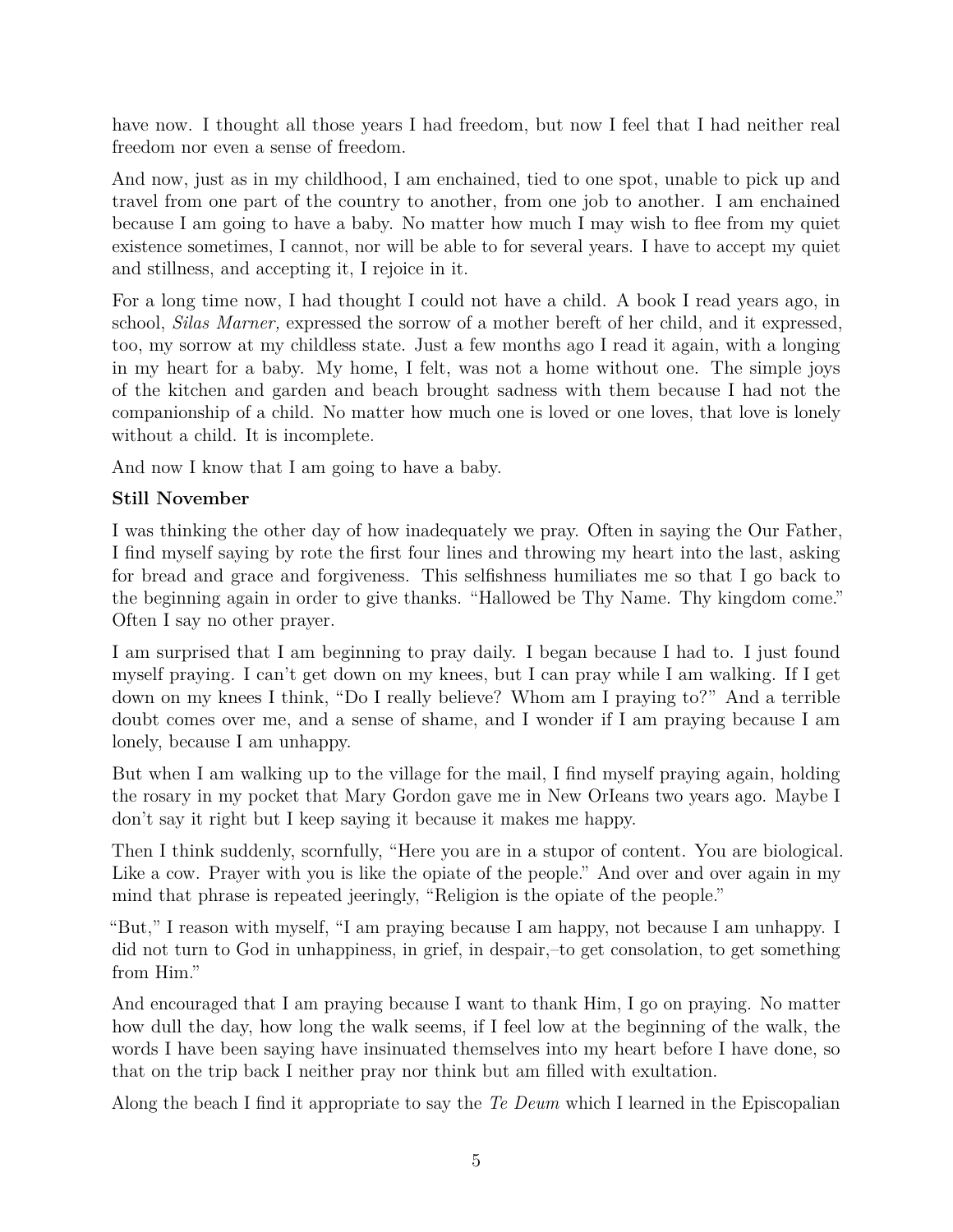church. When I am working about the house, I find myself addressing the Blessed Virgin and turning toward her statue.

It is so hard to say how this delight in prayer has been growing on me. Two years ago, I was saying as I planted seeds in the garden, "I must believe in these seeds, that they fall into the earth and grow into flowers and radishes and beans. it is a miracle to me because I do not understand it. Neither do naturalists understand it. The very fact that they use glib technical phrases does not make it any the less a miracle, and a miracle we all accept. Then why not accept God's miracles?"

I am going to Mass now regularly on Sunday mornings.

#### **November Still**

I am alone these days. Fred is in town all week, only coming out weekends and a few nights. I have finished the writing I was doing and feel at a loose end, thinking enviously of my friends going gayly about the city, about their work, with plenty of companionship.

Just because I feel restless, it is a very good reason to stay down here and content myself with my life as a sybaritic anchorite. For how can I be a true anchorite with such luxuries as a baby to look forward to, not to speak of the morning paper, groceries delivered at the door, a beach to walk on, and the water to feast my eyes on? And then the fresh fish and clams, oysters and mushrooms, Jerusalem artichokes, and such delicacies. I shall invite Smiddy up to supper tonight and discuss with him the painting of the room. I shall read Dickens this evening.

In spite of my desire for a sociable week in town, in spite of a desire to pick up and flee from my solitude, I take pleasure in thinking of the idiocy of the pleasures I would indulge in if I were there. Teas and dinners, the conversation or lack of it, dancing in a smoky crowded room when one might be walking on the beach,–the dull restless cogitations which come after dissipating one's energies,–these things strike me with renewed force every time I have spent days in the city. My virtuous resolutions to indulge in such pleasure no more are succeeded by a hideous depression when neither my newfound sense of religion, my family life, my work, nor my surroundings seem sufficient to console me. I think of death and am overwhelmed by the terror and the blackness of both life and death. And I long for a church near at hand where I can go and lift up my soul.

When I am feeling these things I cannot write them, and while I am writing them I write almost self-consciously, wondering if I am not exaggerating, but the mood which possessed me yesterday was real enough and during the evening I read desperately, trying to rescue myself from the wall of silence which seemed to close me in.

But this makes me realize that often talk is an escape from doing anything. We chatter on and on to cover our feelings and to hide from ourselves and others our own futility.

Of course conversation is often spirited and uplifts me as some books do. It helps me to glimpse the meaning in things and jolts me out of the rut in which I have been ambling along. I am spurred on to the pursuit of knowledge by a renewed love of knowledge. And yet the trouble with these conversations is that often they are not spontaneous. Some of my liberal friends, for instance, have gatherings, Sunday afternoons or Thursday nights, and the